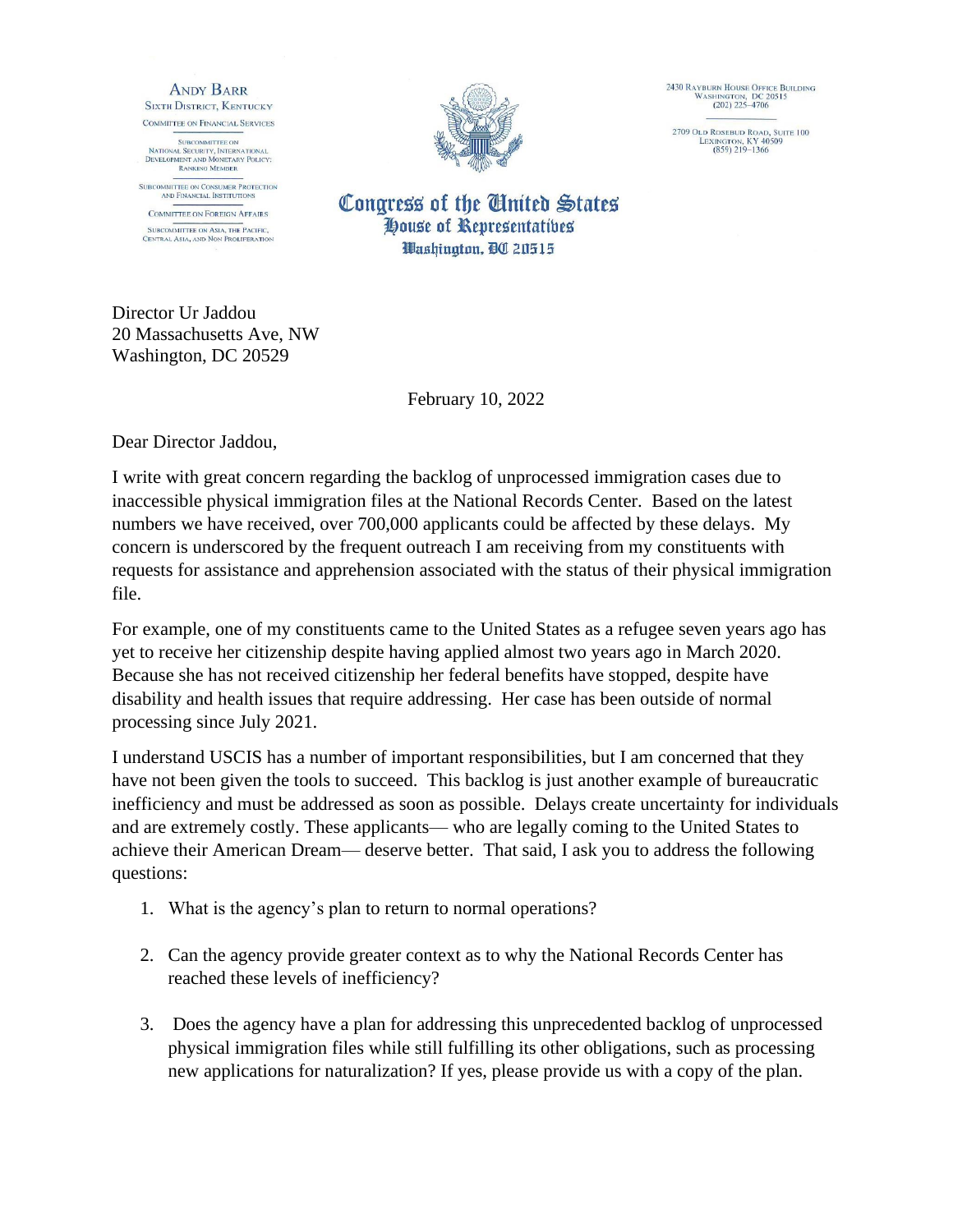- 4. What should applicants do who filed their application, but now might find themselves out of processing times?
- 5. What will the agency do to make sure that individual applicants do not suffer adverse consequences related to the processing delays at the National Records Center?

This massive backlog is causing significant and unnecessary burdens for individuals and families who cannot get an update on their immigration status. The agency must take urgent action to alleviate it. I request that you answer these questions by March 1, 2022.

Sincerely,

oly Bar

Andy Barr Member of Congress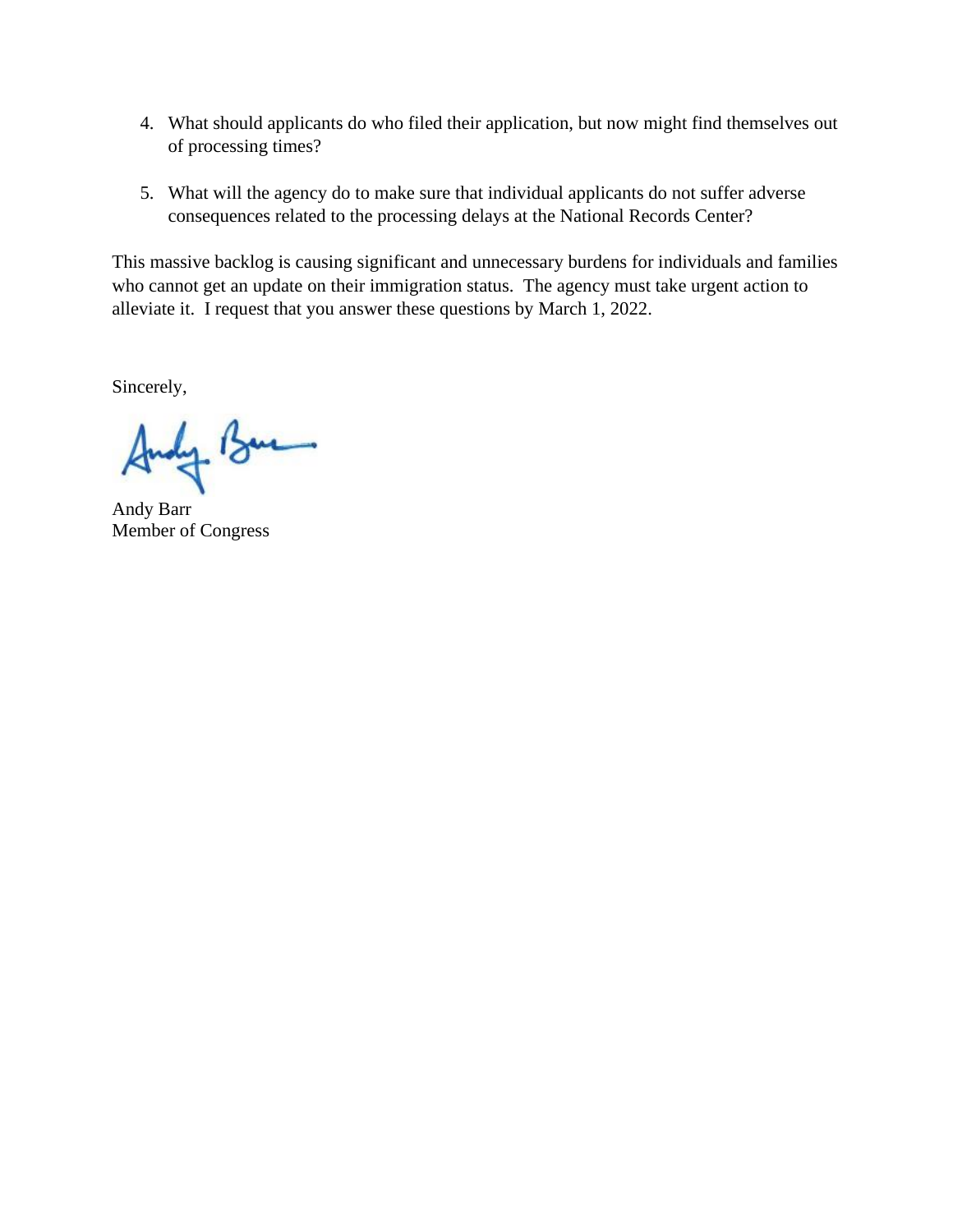

April 8, 2022

The Honorable Andy Barr U.S. House of Representatives Washington, DC 20515

Dear Representative Barr:

 Thank you for your February 10, 2022 letter to U.S. Citizenship and Immigration Services (USCIS) regarding the backlog of unprocessed immigration cases and inaccessible physical immigration files at the National Records Center. I share your concern about our processing times, and I have launched an agency-wide effort to use all available policy and operational improvements to reduce both the number of pending cases and processing times across the board, to ensure that green cards and other immigration benefits are provided to those who are eligible, while disrupting fraud, detecting national security risks, and ensuring the integrity of the world's largest immigration system.

We have provided responses to your questions in the enclosure. Should you require any additional assistance, please have your staff contact the USCIS Office of Legislative Affairs at (240) 721-3801.

Respectfully,

Ur M. Juston

**Director** 

Enclosure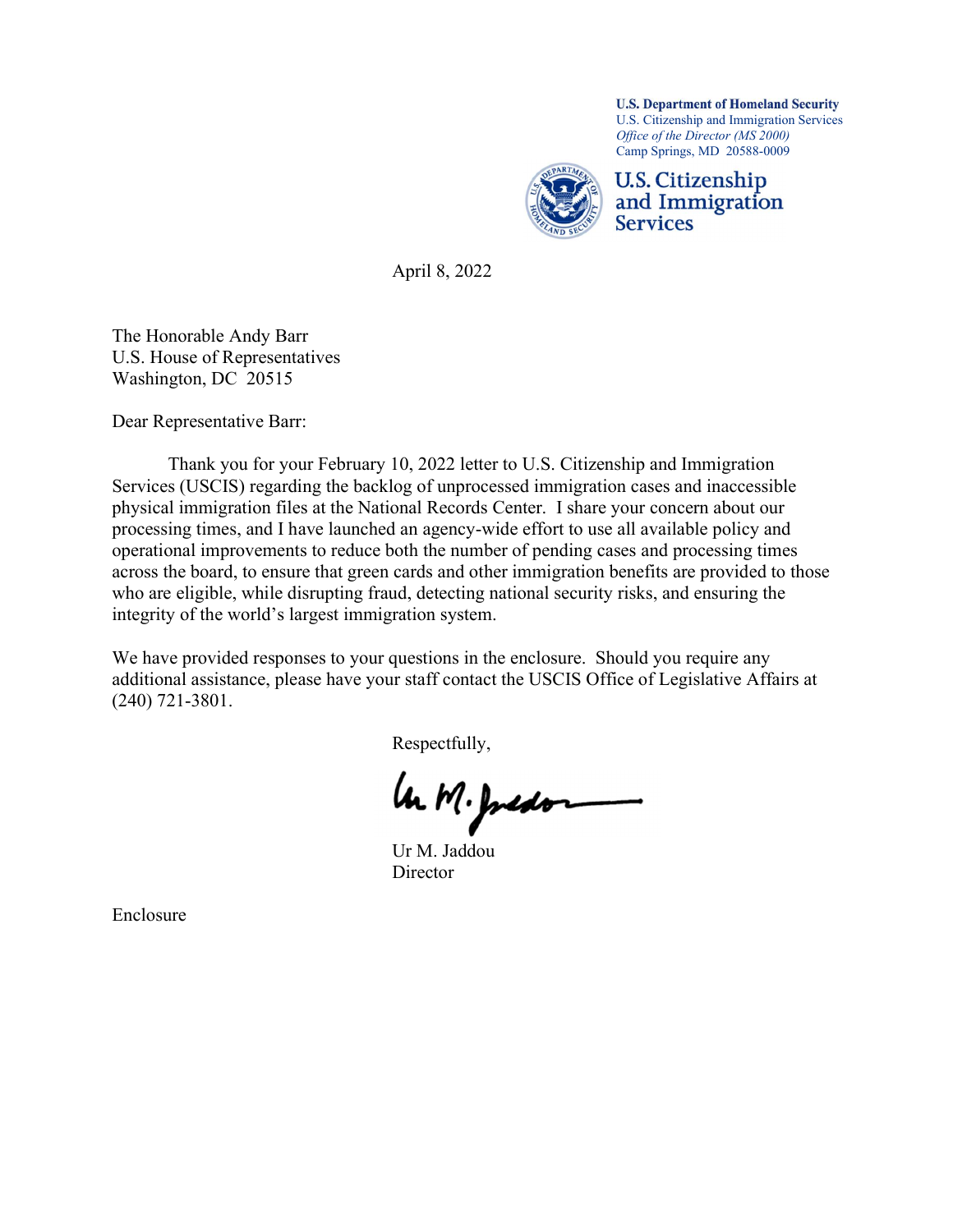### **U.S. Citizenship and Immigration Services' Response to Representative Andy Barr's February 10, 2022 Letter**

### **1. What is the agency's plan to return to normal operations?**

The U.S. Citizenship and Immigration Services (USCIS) National Records Center (NRC) has remained open throughout the pandemic and is operating normally. The concerns that you raise in your letter relate to delays in obtaining A-files stored at Federal Records Centers (FRC) managed by the National Archives and Records Administration (NARA).

USCIS has been informed by NARA that they have also recalled all of their staff to the FRCs and are operating normally as well as adding capacity through the use of overtime. USCIS defers to NARA to further respond to this question. More information on NARA/FRC operating status can be found at https://www.archives.gov/frc/operating-status. You may also contact NARA directly for information on NARA's criteria for determining occupancy limits, operating status by site, and post-reentry plans.

### **2. Can the agency provide greater context as to why the National Records Center has reached these levels of inefficiency?**

The USCIS NRC has remained open throughout the pandemic and is operating efficiently. The concerns that you raise in your letter relate to delays in obtaining A-files stored at FRCs managed by NARA. USCIS defers to NARA to further respond to this question.

# **3. Does the agency have a plan for addressing this unprecedented backlog of unprocessed physical immigration files while still fulfilling its other obligations, such as processing new applications for naturalization? If yes, please provide us with a copy of the plan.**

USCIS stores around 51.5 million A-files offsite at NARA's FRCs in the Kansas City area. Volumes are stored at the three primary FRCs: 4.5 million at the Lenexa facility, 12.5 million at the Kansas City facility, and 34.5 million at the Lee's Summit facility.

USCIS staff have been in constant communication with NARA staff who oversee these three FRCs. Prior to the pandemic, these FRCs provided USCIS NRC an average of 62,000 files monthly which were sent to offices worldwide. Unfortunately, during the pandemic USCIS NRC has received only a fraction of our monthly file requests—receiving approximately 11,000 files per month total. With their limited staff and work hours, the FRCs were previously only able to pull files for USCIS for the most urgent matters, such as law enforcement needs, court hearings, litigation cases, and other urgent humanitarian needs. This resulted in a backlog of approximately 355,000 pending requests.

USCIS NRC staff recently entered into an agreement with NARA to send up to 10 USCIS detailed employees into the Kansas City-area FRCs to assist NARA staff with pulling files to help alleviate the backlog. NARA also brought on additional contractors to address the backlog and implemented an additional shift to increase capacity. These two initiatives have significantly increased the delivery of files from the FRCs to USCIS, with nearly 30,000 files delivered during the week of March 21, 2002 alone. As of March 26, 2022, the backlog of files pending delivery